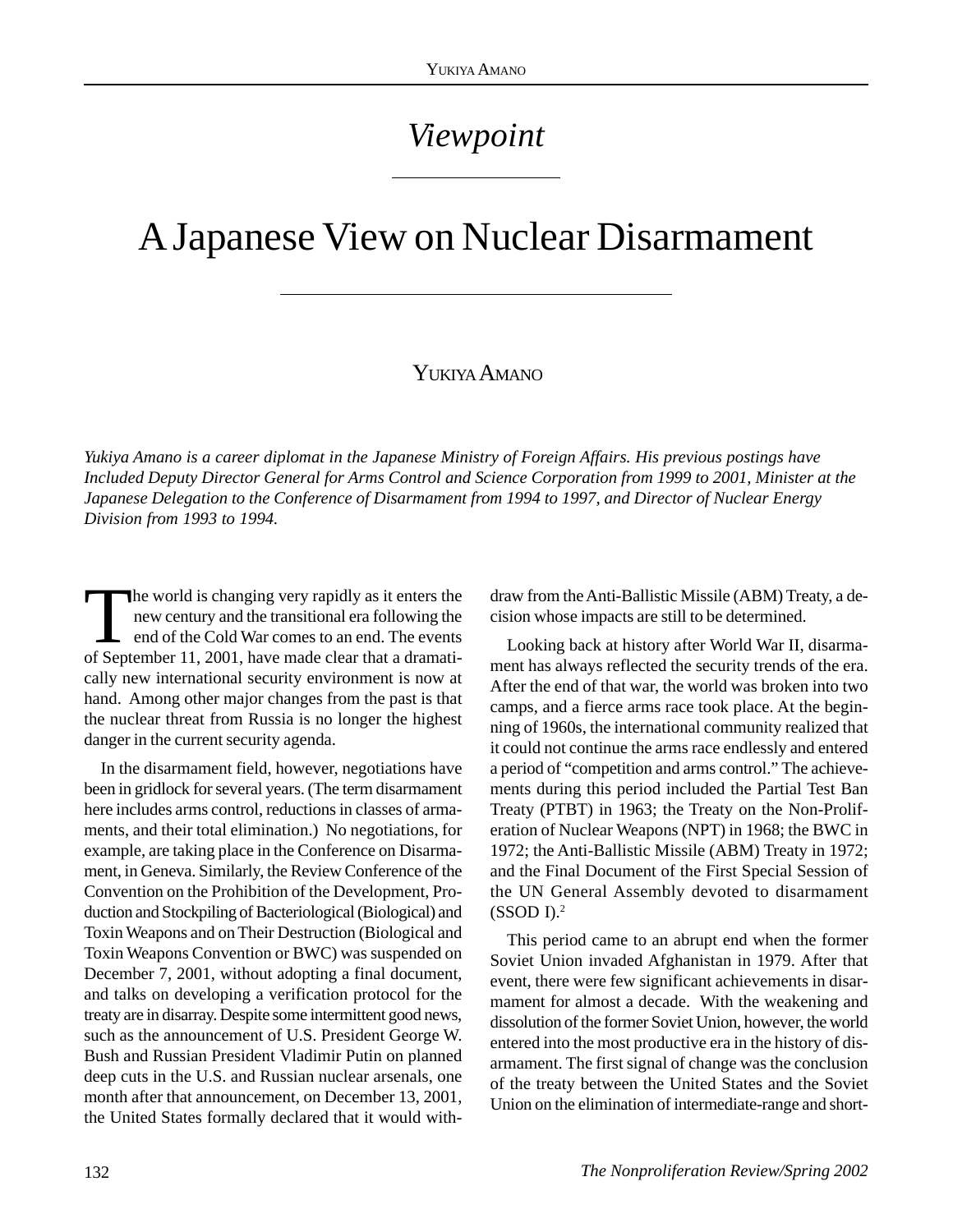range missiles (INF Treaty) in 1987. Other major accomplishments during this period were the opening for signature and entry into force of the Chemical Weapons Convention, in 1993 and 1997 respectively; the indefinite extension of the NPT, in 1995; the opening for signature of the Comprehensive Test Ban Treaty (CTBT), in 1996; and the completion of the Ottawa Treaty banning antipersonal landmines in 1997.

The euphoria after the end of the Cold War was gradually replaced by complacency and immobility, however. One reason for this stagnation was that the world after the end of the Cold War was not as safe as people had expected, and the approaches of countries in seeking to address the new situation were deeply divided. New threats have emerged, for example, as a result of the proliferation of weapons of mass destruction (WMD) to countries such as the Democratic Republic of Korea (DPRK) and Iraq. The United States intends to deploy ballistic missiles defense (BMD) to deal with these threats, but Russia and China are deeply concerned about the U.S. initiative. Another reason for the deadlock in disarmament is that the world has not yet adapted to the new reality after the Cold War. The agenda now being used in the Conference on Disarmament, in Geneva, for example, is the one agreed to at the SSOD I in 1978, and the mode for conducting business in the Conference is through consultation among three groups—the Western Group, Eastern Group, and Non-Aligned Group.<sup>3</sup> In sum, disarmament stalemated, and no meaningful progress has been made for some five years.

If past experience can be applied to the current situation, the new security environment should shape a new framework of security and disarmament. While that framework has not yet taken clear shape, the activities in the field of disarmament and security have become more dynamic compared to the past several years. Even looking only at the area of nuclear arms, the plans for deep cuts newly announced by the United States and Russia and their ongoing talks on this subject, together with the U.S. announcement of its plans to withdraw from the ABM Treaty and to deploy BMD, are events of great importance. As seen at the Preparatory Committee for the 2005 NPT Review Conference meeting in April 2002, international interest in the CTBT remains strong, even though the United States continues to oppose the pact.

Japan is one of the important players in the field of disarmament as a "middle ground voice" and can contribute in delineating the new disarmament framework. Yet, its position and way of thinking on this subject do not seem to be well understood in the international community. With this background in mind, this paper tries to explain the Japanese approach to disarmament. More precisely, this viewpoint will explain the factors that Japan considers in formulating its position on disarmament issues and will then explain the Japanese view on three major items related to nuclear disarmament: the CTBT, deep cuts in nuclear arsenals (including the elimination of nuclear weapons), and BMD.

#### **FACTORS CONSIDERED IN JAPANESE DISARMAMENT DECISIONMAKING**

When Japan makes decisions on a disarmament measure, it considers the humanitarian value and the security implications of such a measure for Japan, the Asia Pacific region, and the world. These two interests are not always in conflict, but sometimes they do clash. In such cases, the government of Japan must strike a balance between them. How the Japanese government weighs these two elements is difficult to specify in general terms, because the balance depends on the issue at hand and on the underlying security environment. In most cases, however, both dimensions—humanitarian and security—have equal importance for Japan. This principle might seem universal, seen in all countries, but such an interpretation would be incorrect. For some countries, security considerations are far more important than humanitarian objectives. For others, it is the reverse.

#### **Humanitarian Considerations**

Early disarmament treaties were motivated by humanitarian concerns. The 1868 Declaration of St. Petersburg, for example, stated, "the employment of such arms (arms which uselessly aggravate the suffering of disabled men, or render their death inevitably) would be contrary to the laws of humanity." The countries represented at the 1899 International Peace Conference at The Hague, which agreed to abstain from the use of bullets that expand or flatten in the human body, were "inspired by the sentiments which found expression in the Declaration of St. Petersburg."

Humanitarian considerations unquestionably play a role in decisionmaking on more recent disarmament policy. The Ottawa Treaty of 1997 banning anti-personnel land mines is the latest example of a treaty that is motivated by humanitarian concerns. It goes without saying that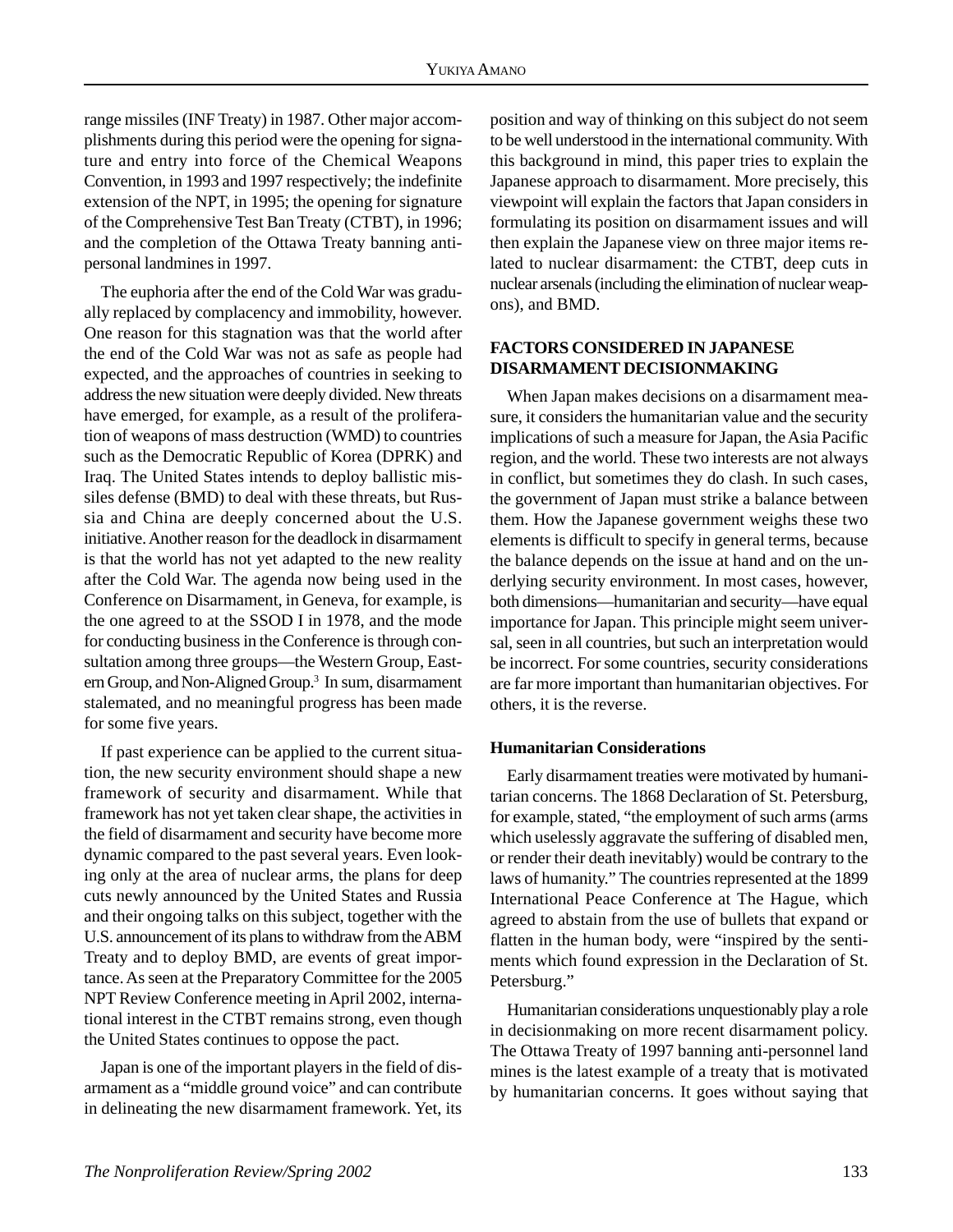many governments, organizations, and citizens oppose nuclear weapons, because they regard such weapons as inhumane. For Japan, humanitarian considerations are a very important motivation for pursuing disarmament. Japanese public opinion expects the government to take initiatives to promote humanitarian goals through disarmament, and the government has made disarmament one of the pillars of Japanese diplomacy since the end of World War II. In general, Japanese diplomacy is pragmatic, but in the case of disarmament, the pursuit of humanitarian values has been a key justification. Underpinning this orientation are values instilled in the Japanese education system, the experience of World War II, and the tragedies in Hiroshima and Nagasaki.

#### **Security Considerations**

As Japan is located in a region where tensions are very high, the Japanese government needs to give proper consideration to the security implications that a disarmament measure has for Japan, the Asia Pacific region, and the world. The nature of the threat and the Japanese concept of security is as follows.

#### *Increasing Threats from Proliferation*

The proliferation of WMD and ballistic missiles is one of the serious causes of concern for Japan. In the past, only a limited number of countries could fabricate such weapons, but now many others can do so as well. The rapid progress of science and technology is one of the reasons. The information revolution made it possible for scientists and engineers of any country to have access to advanced knowledge and technology. Education has become borderless, and those students who wish to acquire knowledge and technology can study anywhere in the world. The expansion of trade, both in volume and speed, and easy access to dual purpose high-tech products have made it possible to procure sophisticated equipment. There have been repeated attempts to smuggle fissile materials and other items that are necessary to fabricate WMD from the states of the former Soviet Union. The brain drain of scientists and engineers that were involved in the fabrication of WMD and ballistic missiles in the former Soviet Union is a matter of concern. Under these conditions, the proliferation of WMD and ballistic missiles is not merely a possibility in the future, but a contemporary reality.

In Japan, the threats posed by proliferation are felt quite keenly. For example, the Japan Defense Agency White Paper, *2001 Defense of Japan,* states:

As North Korea is developing and deploying weapons of mass destruction and ballistic missiles, and also possesses large-scale special operational forces, it is thought that it is continuing to maintain and strengthen its so-called asymmetric military forces. By acting in this way, North Korea increases military tension over the Korean Peninsula and its behavior constitutes a serious destabilizing factor for the security of the entire East Asian region, including Japan.4

#### *Terrorism by Non-State Actors*

The events of September 11, 2001, proved that largescale attacks by terrorists pose especially grave dangers. In these events, terrorists passed the psychological barrier of killing thousands of innocent people. Usama Bin Laden, who claimed responsibility for these events, is known to be seeking to inflict mass destruction on his enemies, including through the use of nuclear weapons. Terrorists can develop and use chemical weapons, as was proven in the 1995 sarin attack in Japan by the Aum Shinrikyo cult. The infrastructure of developed countries, including nuclear power reactors, communication lines, and urban facilities, is highly vulnerable to attack. In addition, deterrence does not work against terrorists, especially when they are prepared to sacrifice their lives. There is no reason to believe that the successful campaign in Afghanistan will resolve the threat of terrorist attacks. The targets of terrorists are not limited to those in some small group of countries, but include Japan.

#### *Diminished Threat from Russia*

The end of the Cold War, the dissolution of former Soviet Union, and the new Russian orientation toward a market economy and democracy led to declines in the quantitative level and readiness of Russian military forces during the 1990s. Russia seems to avoid confrontation with and wishes to become a good partner of the United States and its allies, judging from the cooperative attitude of Russia in the war in Afghanistan, its announcement on deep cuts in its nuclear weapons, and its restrained reaction to the U.S. announcement of its planned withdrawal from the ABM Treaty.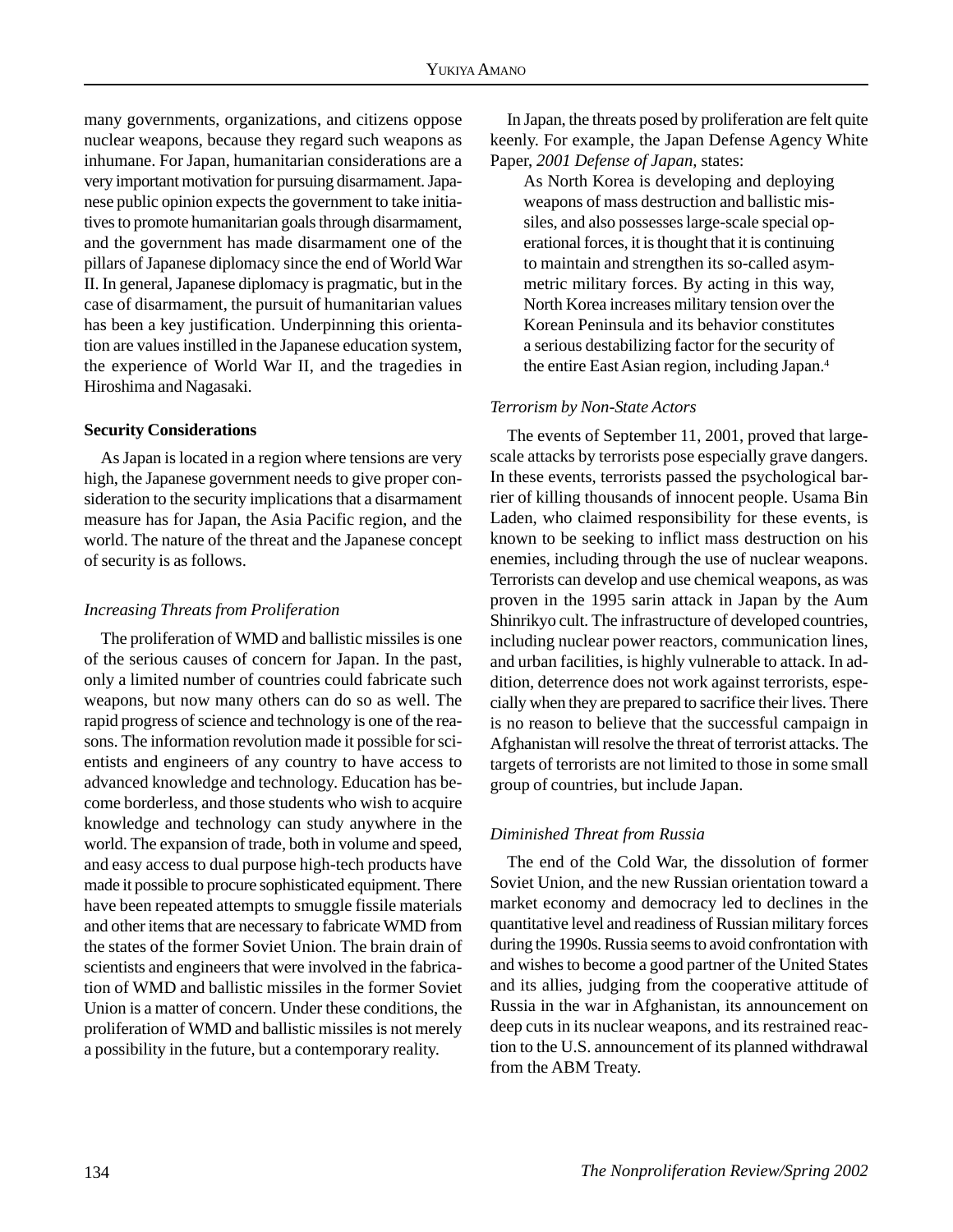These changes do not mean, however, that the strategic threat from Russia has disappeared. Six thousand strategic nuclear warheads are currently deployed by Russia. Even after the proposed reductions over the next decade, Russia will probably retain roughly two thousand strategic warheads. This force will be much smaller than the ten thousand warheads Russia deployed in the early 1990s, but it will still represent tremendous destructive power. Russia must view the U.S. nuclear force in the same way. Therefore, it is understandable that both the United States and Russia plan to maintain their nuclear deterrents for some time into the future.

Since the end of the Cold War, there have also been changes in the military situation in the Russian Far East region. The scale of Russian military forces there has declined since 1990, and the current force level remains far smaller than its historical peak. However, significant military forces, including nuclear capabilities, still remain in the region.5 China has promoted reform and open-door policies centering on the introduction of a socialist market economy, and, as a result, has been growing politically and economically as a major regional power. Also, countries in the region have paid attention to Chinese movements on the military front.6

#### *Diplomacy and International Regimes Enhance Security*

In the Japanese view, diplomatic efforts, as well as defense efforts, contribute to enhance national security. Since the end of World War II, Japan has been endeavoring to assure its security through its Self-Defense Force, the Japan-U.S. Security Treaty, and diplomacy, in which disarmament has played a significant role. Japan decided not to use military capability as a means to resolve international conflicts, not to become a nuclear weapon state, not to possess offensive weapons such as aircraft carriers, not to export weapons, and not to enlarge its military expenditures above a minimal level. In its diplomacy, Japan has made efforts to maintain good relations with all countries, including its neighbors, and has extended assistance to those countries with less economic means. At the same time, Japan has urged other countries to promote disarmament, in particular nuclear disarmament. Japan's policy of not becoming a military power and promoting disarmament has been one of the elements that helped to assure its security.

International disarmament agreements also play an important role in the maintenance of peace and security. Some one hundred major disarmament treaties, rules, and commitments have been made since the mid-nineteenth century. It is much less costly to maintain peace and security by law than to do so by force, because negotiations and implementation are far less expensive than military operations, both in monetary and human terms.

Despite these merits, international laws are not as effective as domestic ones, and there have been plenty of acts of non-compliance. The non-compliance to the 1925 Geneva Protocol by Iraq, the alleged non-compliance to the BWC by the former Soviet Union, and the noncompliace to the NPT by Iraq and North Korea are only some examples. However, non-compliance by a few is not a sound reason to negate the value of laws that are observed by many. Moreover, the existence of laws and treaties makes it possible to identify wrongdoers; without such rules, the world would be governed by the law of jungle.

Arms control and nonproliferation treaties are not perfect, but a treaty like the NPT serves as a restraining influence on most states, which enhances global stability. It also looks toward a long-term endpoint of restraint by all countries, while the alternative—reliance solely on military countermeasures—points toward long-term tension, unpredictability, and turmoil.

#### **CTBT, DEEP CUTS, AND MISSILE DEFENSE**

Bearing this background in mind, it is possible to appreciate more fully Japanese thinking on several key arms control and nonproliferation issues of current concern. This section will examine Japanese views on three leading issues, the CTBT, deep cuts in nuclear forces, and missile defense.

#### **The CTBT**

The United States seems to be hardening its position on the CTBT. On November 5, 2001, for example, the United States voted against a Japanese-sponsored resolution submitted to the United Nations General Assembly because of its language concerning the CTBT, which "stressed" the importance of early entry into force of the treaty.7 On the same day, the United States voted against an even more innocuous procedural resolution calling for placing the CTBT on the General Assembly agenda the following year, a resolution that was adopted by a vote of 140-1.8 Similarly, the United States did not attend the UN Conference on Facilitating the Entry into Force of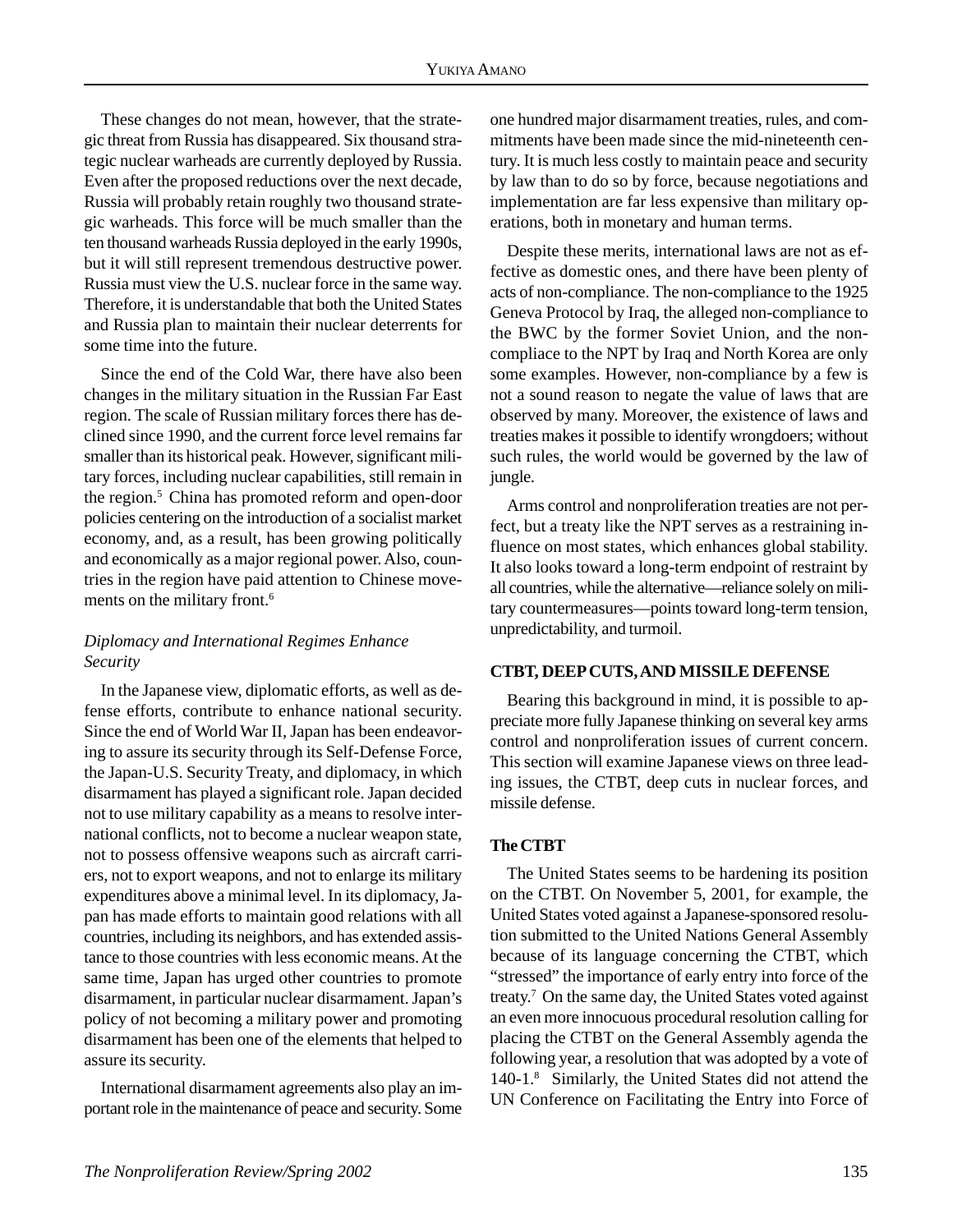the CTBT that was held from November 11-13, 2002, in New York. Separately, in a January 9, 2002, briefing on the Nuclear Posture Review (NPR), a U.S. Department of Defense spokesperson made the point that Department of Energy readiness to recommence nuclear testing should be improved (to permit testing within one year rather than three, the current readiness level). The briefer also underscored that there was no change in Bush administration policy on nuclear testing, in that it opposes CTBT ratification but will continue to adhere to a testing moratorium.9

 On the other hand, the broader international community, including Japan and other U.S. allies that are under the U.S. nuclear umbrella, continues to support the CTBT. In fact, delegates from 108 states, including 44 representatives at the ministerial level, attended the UN Conference on Facilitating the Entry into Force of the CTBT and adopted a final document by a consensus on November 13, 2001. The final document urged states to maintain existing testing moratoria and called on states that have not done so to sign and ratify the treaty "as soon as possible."

Japan's attitude towards the CTBT is firm and consistent. Japan recognizes that the treaty has certain limitations, but believes that on balance the CTBT will enhance Japanese security and international stability. The principal elements of Japanese thinking on this subject are discussed below.

#### *The CTBT and Nuclear Proliferation*

The CTBT will help to curb the proliferation of nuclear weapons, and, in particular, will restrain their technical advancement, thereby supporting Japanese security interests.Although the view that the CTBT will help to curb proliferation is widely shared internationally, it is a contested issue in the United States. A March 2001 report published by the National Institute for Public Policy, for example, argues:

• Nations do not need to test to develop a "simple" nuclear fission weapon.

• Most nations are already bound by the NPT not to develop nuclear weapons. An additional treaty is redundant.

• Those countries that are outside the NPT could refuse to join the CTBT.<sup>10</sup>

These points are true, in themselves, but do not tell the whole story. First, countries may not need tests to develop crude nuclear weapons, but without tests, they will have difficulty in developing advanced nuclear warheads that can be delivered by ballistic missiles. $11$  Whether a nearby country has such an advanced nuclear weapon capability makes a fundamental difference for a nonnuclear weapon state like Japan. Japan has a substantial interest in preventing the proliferation of nuclear weapons. It does not have its own means to deter and/or defend against the threats posed by ballistic missiles equipped with nuclear warheads. If a neighboring country develops nuclear weapons and improves them so that they can be delivered by ballistic missiles to the Japanese homeland, the capability will pose a serious problem for Japan.<sup>12</sup> Therefore, the entry into force of the CTBT, in conjunction with other measures, will advance Japanese security interests.

Second, it is true that most states are prohibited from developing nuclear weapons because they are parties to the NPT. The CTBT, however, not only prohibits nuclear tests, but also establishes an International Monitoring System to detect them, thereby helping to deter tests by any state.

Third, it is true that those countries that are not parties to the NPT could refuse to join the CTBT, but it should not be assumed fatalistically that they will never join the test ban. For example, Indian Prime Minister Shri Atal Bahari Vajpayee has repeatedly stated that India will not block the entry into force of the CTBT. Since India's ratification is essential to achieve this result, Vajpayee's statement indicates that India has not ruled out taking this step. At this stage, it is premature to speculate whether certain countries will join the CTBT or not, particularly if the group of ratifying states continues to grow.

If the emergence of a new nuclear weapon state is one concern, the re-emergence of the nuclear arms race among existing nuclear weapon states is a second. Today any nuclear weapon state can build up a significant nuclear arsenal by enhancing the quality and/or increasing the number of nuclear weapons it possesses.<sup>13</sup> In order to prevent this possibility, it is necessary to restrain both paths, namely qualitative improvement and quantitative increase. The CTBT, in conjunction with other measures, could at least place an obstacle on the path to qualitative improvement of nuclear weapons. The cessation of the nuclear arms race is one of the fundamental objectives of the NPT. Prevention of the re-emergence of the nuclear arms race is the strong desire and in the security interests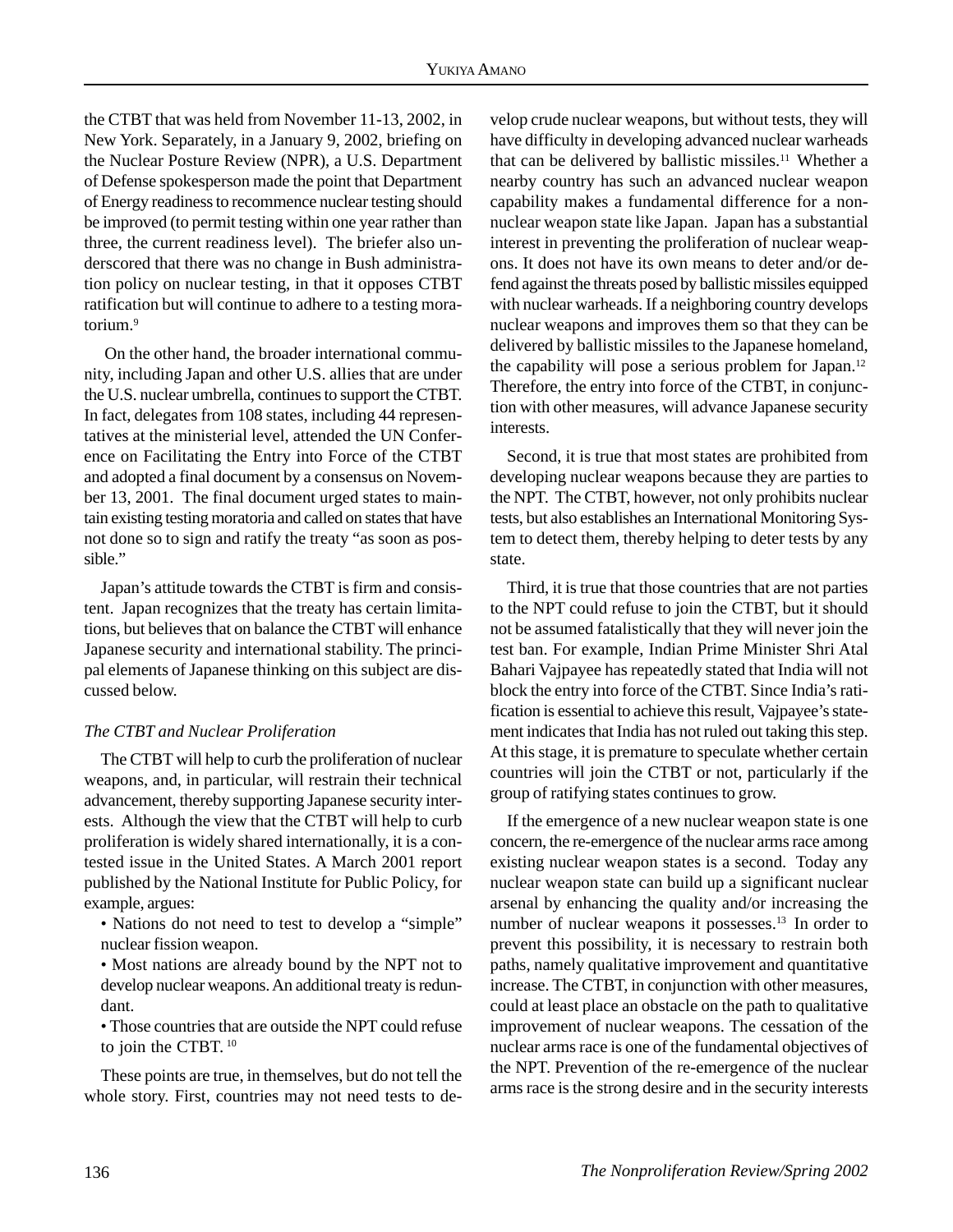of the international community, including Japan. Moreover, the emergence of a competitor that has a significant nuclear force would also be against the security interest of the United States.

#### *The CTBT and the NPT*

The CTBT is an important mechanism for buttressing the operation of the NPT: the entry into force of the CTBT will strengthen the NPT, but the failure of the CTBT may weaken it. The "Principles and Objectives for Nuclear Nonproliferation and Disarmament" adopted by the 1995 NPT Review and Extension Conference, reaffirmed the support of the Conference for the full realization and effective implementation of the NPT provisions that cover nonproliferation, disarmament, and safeguards.14 More recently, the 2000 NPT Review Conference in its final document, called for the early entry into force of the CTBT and endorsed many other measures to strengthen the NPT, including strengthening the IAEA safeguards and pursuing the universal acceptance by NPT non-nuclear weapon states of the IAEA Model Additional Protocol.15 If the United States continues to oppose to the ratification of the CTBT, other countries may find a good excuse not to implement other important commitments contained in the 2000 Review Conference Final Document, although Japan certainly will not take such a position.

Moreover, the CTBT is an important issue in the NPT Review process. As an example, the 1990 NPT Review Conference failed to adopt a final document owing to disagreement on the CTBT. Without the commitment to conclude the CTBT by 1996, the indefinite extension of the NPT might have been endangered. The CTBT will continue to be an important issue at the 2005 NPT Review Conference, and serious disagreement on this issue will jeopardize the adoption of a final document. (The rules of procedure of the review conference require consensus.) Failure to adopt a final document or similar declaration supporting the NPT at the 2005 Review Conference would mean losing a chance to bolster the NPT and the nonproliferation regime, more generally.

Finally, the United States is one of a small minority of states that oppose the CTBT. Other countries whose ratification is still required for the treaty to enter into force, but which are known to have the greatest reservations are Algeria, China, Colombia, Congo, North Korea, Egypt, India, Indonesia, Iran, Israel, Pakistan, and Vietnam.16

#### *U.S. Concerns About Stockpile Reliability*

While the Bush Administration fears that the CTBT would adversely affect the U.S. nuclear deterrent, the United States has a robust nuclear deterrent now, a sophisticated program to maintain the safety and reliability of its nuclear arsenal, and would retain the right to withdraw from the treaty if confronted by extraordinary events that necessitated a resumption of nuclear testing. Some in the United States argue that the CTBT would adversely affect the U.S. nuclear deterrent. For example, the National Institute of Public Policy contends that " The CTBT ban on nuclear testing would adversely impact the U.S. nuclear deterrent in at least three ways, by:

- Denying use of the one sure tool of ascertaining nuclear weapons reliability;
- Preventing safety upgrades; and
- Impeding U.S. nuclear weapon modernization.<sup>17</sup>

Among these points, the question of reliability seems to be the most serious concern. U.S. Under Secretary of State John Bolton, for example, declared in an August 14, 2001, interview that "concerns about the safety and reliability of nuclear stockpile remain" and "if the reliability of the deterrent itself came into question, then you'd have a dramatic change in the structure of the world order, and we want to be sure that doesn't happen."18

Other authoritative observers in the United States dispute this view, however. General John Shalikashvili, for example, stated in his January 5, 2001, review of the CTBT (undertaken at the request of former President Bill Clinton after the the U.S. Senate rejected the treaty), "In my judgment, the challenges facing the Stockpile Stewardship Program can be managed, and the safety and reliability of the U.S. nuclear deterrent can be maintained indefinitely, so long as future administrations and Congresses provide high standards of accountability and sufficient resources to keep uncertainty as an acceptable level."<sup>19</sup>

As complex as these issues may be, it is possible to offer some judgments. First, the United States apparently believes it has a robust nuclear deterrent at the moment and that it has been able to maintain that deterrent successfully for the past ten years without additional tests. While the new Nuclear Posture Review proposes the acceleration of test preparedness by the Department of Energy and reaffirms that the Bush administration opposes the CTBT, the review also reaffirms that the administration will continue to adhere to the global nuclear testing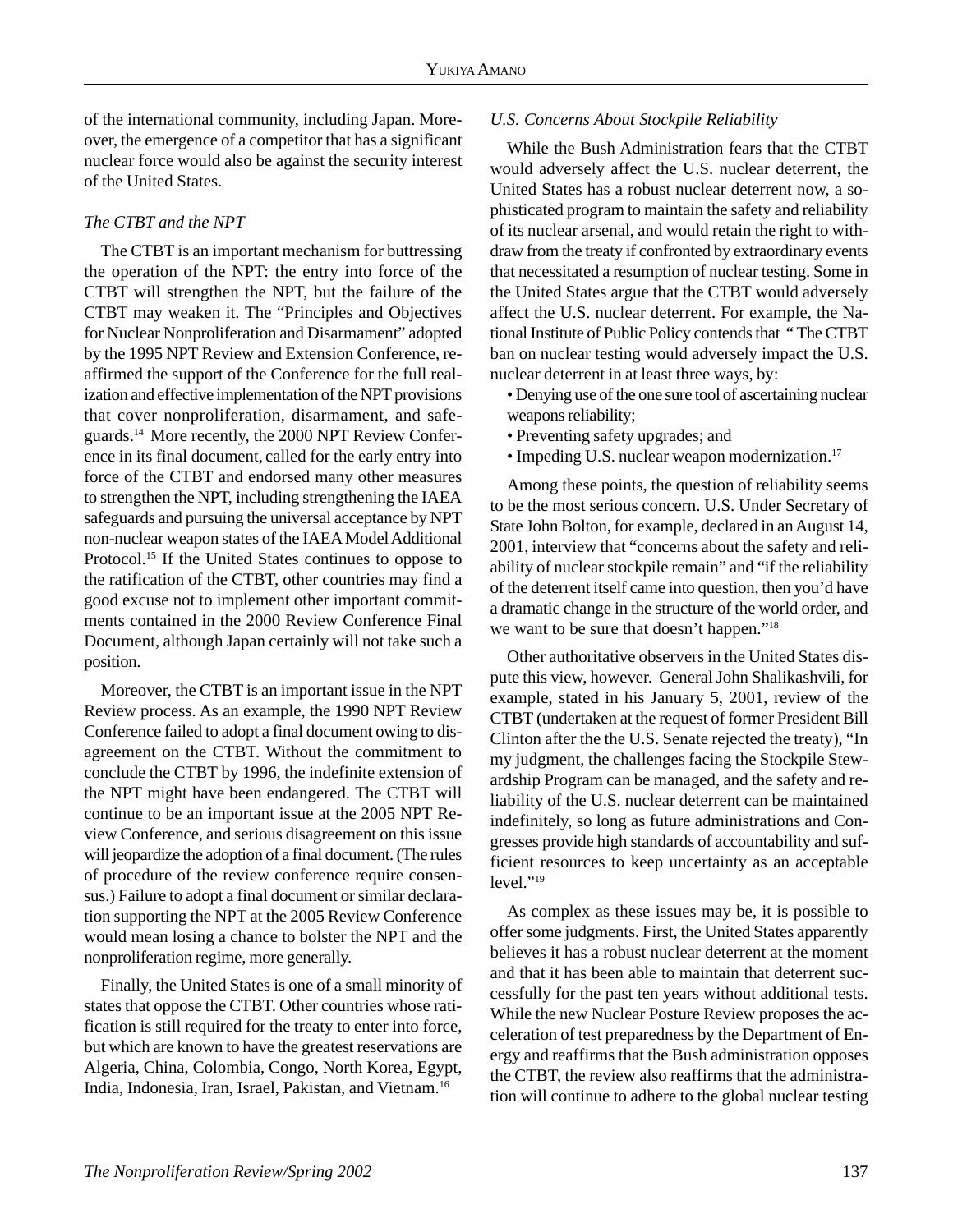moratorium. Japan appreciates the moratorium and hopes that the United States will continue to adhere to it, pending the entry into force of the CTBT. The fact that the United States has not conducted tests since 1992 and continues to adhere to the moratorium is strong evidence that the U.S. nuclear force remains in good shape at this time. Otherwise the United States should have conducted tests by now.

Second, although possibility of deterioration of reliability because of aging cannot be ruled out, it will not come as a bolt out of the blue.<sup>20</sup> It is likely to take place gradually, over a long period of time, if at all. As the U.S. Stockpile Stewardship Program progresses, it will provide a better understanding of the problems related to reliability, improve the ability of the United States to predict when and how such problems might emerge, and offer new capabilities for preventing and fixing such problems by means other than tests. In the meantime, there are likely to be changes in other dimensions of reliability and deterrence, such as overall advances in technology, adjustments in U.S. relationships with countries of concern, new roles for nuclear and conventional weapons, revisions in the offense-defense balance, and the like. Given these uncertainties, it is premature to say that if the CTBT enters into force, the possible deterioration of reliability will take place in a manner that would undermine the U.S. deterrent. Time and successful implementation of the Stockpile Stewardship Program will provide better perspectives.

Third, from a legal point of view, a state party has the right to withdraw from the CTBT. Should the CTBT enter into force, and should a state party decide that extraordinary events related to the subject matter of the treaty have jeopardized its supreme interests, that state has the right to withdraw from the CTBT. To be sure it would be politically difficult for the United States to withdraw from the CTBT, but it is not impossible. The United States has decided to withdraw from the ABM Treaty, and the withdrawal clause of that treaty is similar to that of the CTBT. There were considerable disagreements in the United States regarding this move and objections from Russia, but after all was considered, the United States exercised its sovereign right and decided to withdraw from the ABM Treaty. What was possible with the ABM Treaty would be possible with the CTBT.

#### *CTBT Verification*

Although the CTBT is criticized for not being verifiable, in fact, the International Monitoring System (IMS) established by the treaty can detect nuclear explosions of one kiloton and above and its effectiveness can be improved if necessary, without seeking perfect detectability, which does not seem sensible.What the IMS cannot do is often highlighted, but it is also important to know what the IMS can do. By the end of 2001, 164 states had signed the CTBT, and 89 of those had ratified it.<sup>21</sup> Site surveys of monitoring facilities were almost completed, and installation had been completed in some 105 stations.<sup>22</sup> When it is completed, the IMS primary seismic system will provide three-station 90 percent detection thresholds below 500 tons on all continents and below 200 tons for all historic test sites in the Northern Hemisphere. The IMS hydro-acoustic system will be able to detect explosions with yields equivalent to a few pounds of dynamite in most of the Southern oceans.23

That said, it is true that the international monitoring system of the CTBT cannot detect very small nuclear explosions. During the negotiation of the treaty, the negotiators made the point that it is especially difficult to detect the detonations that take place inside cavities, in soft earth structures like sand, just above the ocean surface under thunderstorms, or that take place simultaneously at the same location. Technically it would have been possible to establish an IMS that is more effective than the current one, but considering cost-effectiveness, the negotiators agreed to the current level of the detectability.

Views are divided in the United States on the question of how serious the inability to detect small explosions and evasive tests may be. The Shalikashvili report states, "Nuclear weapon states could not make a major qualitative breakthrough without testing above several kilotons."24 The National Institute for Public Policy Report says, "On the contrary, there are two tremendous military advantages that could be obtained through clandestine nuclear testing by Russia or China—advantages which could undermine the effectiveness of the U.S. nuclear deterrent."25

On balance, it would appear that while the IMS cannot always detect a very small secret test, it is the best compromise from the point of cost- effectiveness. Moreover, the effectiveness of the IMS can be improved after the entry into force of the CTBT, but seeking absolute detectability is not realistic.

Even without any modification, the CTBT and the IMS may function as a deterrent to prevent small tests. The IMS may be able to detect a small secret test when the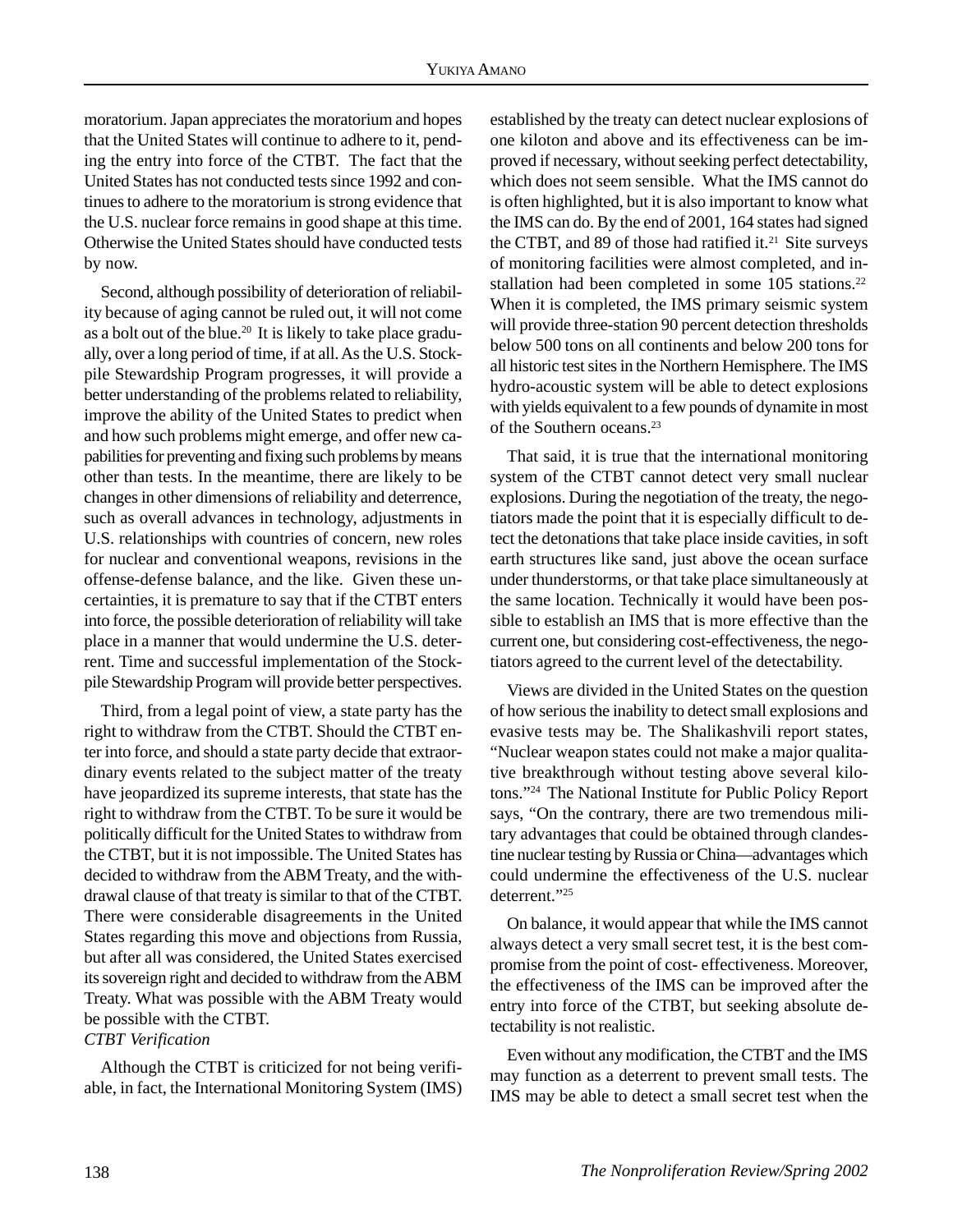conditions are favorable or when camouflage efforts by the violator do not work as effectively as planned. While the IMS cannot always detect a secret small test, other means such as human intelligence, disclosure by internal informers, and satellite imagery may do so. In short, there is no guarantee that a small secret test will never be detected. Moreover, a violation of the CTBT is likely to be treated very seriously by the international community and to trigger painful consequences for the violator. Thus, the risk of secret tests being detected and of a violator facing the grave consequences should work as a deterrent against such testing.

In addition, the argument that small undetected tests can have dire consequences for the United States does not correspond well with recent experience. The reason is that if the IMS and other measures cannot detect a small secret test by definition, a state cannot know whether an adversary is conducting them or not. If one state believes that such tests offer great military advantage to an adversary, the state cannot but assume that its adversary is conducting them, a conclusion that would then drive a state to conduct at least similar tests itself, to offset the advantages that its adversary had gained. Yet with the ability to rely only on verification systems that are weaker than those that will be in place under the CTBT, the United States has not conducted any nuclear tests for a decade—strong evidence that, at least to date, small secret tests by potential adversaries have not been a major source of concern for Washington.

If one believes that the current level of detectability is unsatisfactory, one can propose to improve it rather than reject the CTBT. In principle, the effectiveness of the IMS depends on the money invested, while agreement would be needed for any changes. During the negotiations on the treaty, several options were proposed to establish a more effective IMS than the current one. For example, China proposed to include satellites and electro-magnetic pulse monitoring as elements of the IMS, and Russia proposed to include around-the-clock airborne monitoring. These measures were believed to enhance the effectiveness of the monitoring system, but negotiating parties did not support them because they are expensive. Improving the effectiveness of the IMS is achievable, if countries agree to spend more money and to amend the treaty after its entry into force. At the UN Conference on Facilitating the Entry into Force of the CTBT in November 2001, former Russian Minister of Defense Igor Sergeyev suggested that Russia is interested in "considering the possibility to develop additional verification measures for nuclear test range going far beyond the existing provisions" once the CTBT enters into force. Sergeyev said such measures could include "exchange of geological data" or installation of additional sensors." 26

Finally, it is impossible to obtain absolute detectability. As is true for everything in real life, reducing the risk of failure to zero or guaranteeing 100 percent success is impossible. In case of the IMS, the real problem is to achieve a reasonably satisfactory level of detectability. During the negotiations on the CTBT, the parties found it reasonable to draw the line at one kiloton and above. Should that no longer be acceptable, it would be more productive to discuss what must be done to reach an acceptable level rather than to reject the treaty altogether.

#### *Japan and the U.S. Nuclear Umbrella*

Reflecting its historical experience, Japan has been promoting the CTBT as one of its highest disarmament and nonproliferation priorities, a stance that is not in contradiction with Japan receiving protection under the U.S. nuclear umbrella.27 While most observers abroad believe that Japan can fabricate nuclear weapons, Japan is firmly committed not to become a nuclear weapon state.<sup>28</sup> Japanese public opinion is strongly against nuclear weapons. Nor would becoming a nuclear weapon state serve Japanese economic, diplomatic, and security interests. Japanese non-nuclear weapon policy is solidly established through adherence to international treaties, codifying domestic laws, and policy declarations at the highest level. In the international arena, Japan has consistently advocated nuclear disarmament and nonproliferation. In particular, the CTBT has been one of the highest priorities for Japan. The Japanese public has a strong resentment against nuclear testing, and the strong protests triggered in Japan by the resumption of nuclear tests by France and China in 1995 are still a fresh memory.

 Some may argue that Japanese dependence on the nuclear umbrella of the United States on the one hand and pursuing the CTBT on the other hand is a contradiction. It should first be recalled, however, that the fundamental reason for Japan being under the U.S. nuclear umbrella is to ensure Japanese national security. Therefore, the question that should be addressed is whether the entry into force of the CTBT will have a negative impact on the security of Japan or on that of the Asia-Pacific region more generally. In fact, it is not the entry into force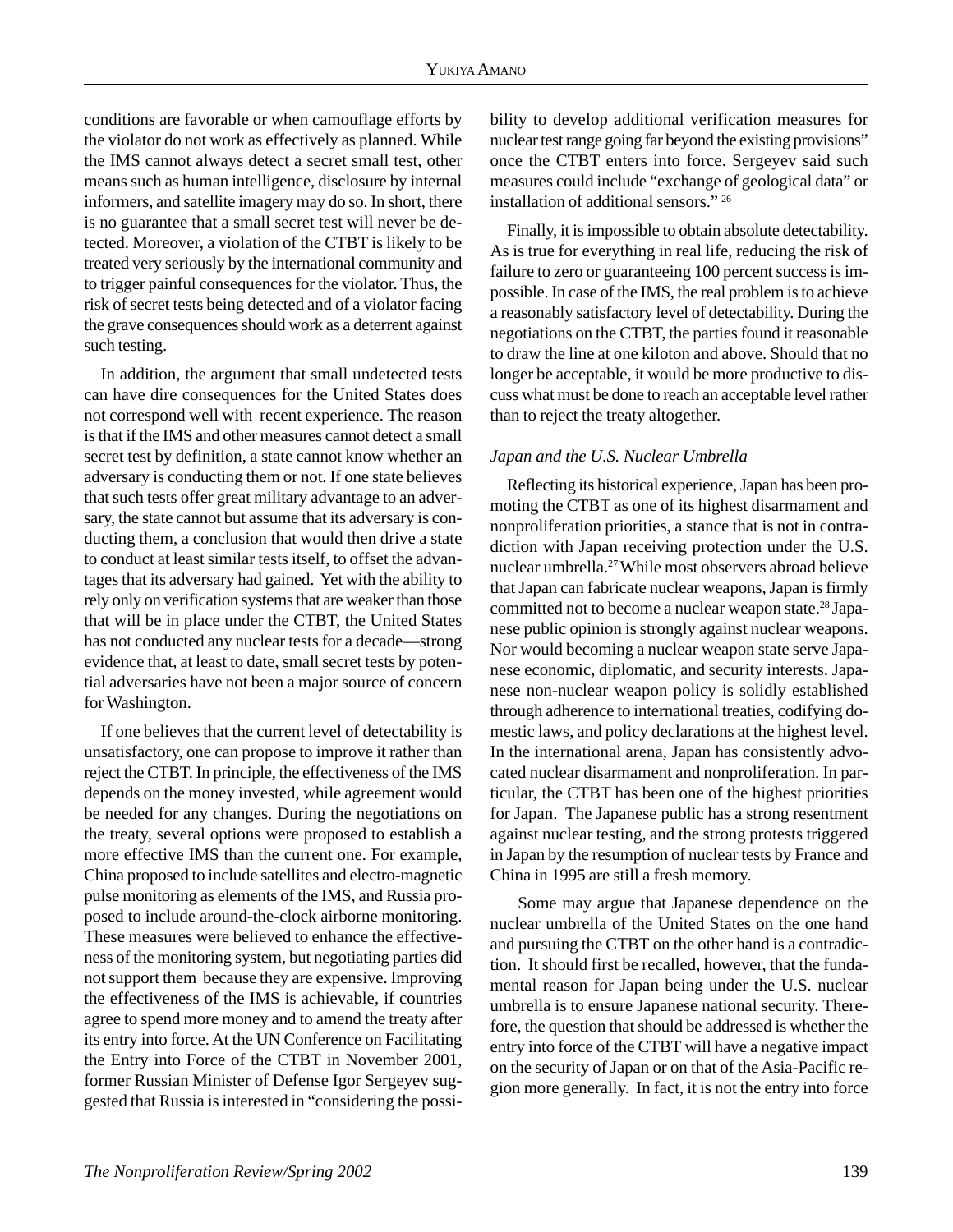of the CTBT, but rather its failure to enter into force that will adversely impact the Japanese security, because of the chain reaction of nuclear test resumption this could trigger and its ensuing consequences. If the CTBT does not enter into force, sooner or later nuclear explosive tests will be resumed. If one country resumes tests, most probably the other nuclear weapon states will do the same.

Japan is surrounded by three nuclear weapon states, and the resumption of tests by each country may adversely affect Japanese security in a different way. Although, for example, Russia is not perceived today as a threat to Japan, during the Cold War, the former Soviet Union was such a threat; if Russia resumed tests and strengthened its nuclear forces the situation would look all too much like a return to the past. China is a nuclear weapon state, but most Japanese do not view it as a threat for now. If China resumed nuclear tests and strengthened its nuclear forces, however, it would raise concerns in Japan, and bilateral relations could deteriorate. The United States is the closest ally of Japan, but its resumption of nuclear tests could cause widespread protest in Japan. Such discord between the two countries would not be beneficial for the strength of their alliance. It is difficult to speculate on how serious the problem might become, because it would depend very much on the situation in which the resumption of tests took place. In any event, however, it would adversely affect the security environment in the Asia-Pacific region.

Finally, it should be noted that Japan believes that entry into force of the CTBT will provide Japan concrete security benefits by restraining the nuclear arsenals of both the larger and the lesser nuclear powers. In contrast, many Japanese observers believe that the possible erosion of confidence in the technical reliability of the U.S. nuclear umbrella is far more speculative—and they point out that several safeguards are available to address the reliability question, including the right of the United States to withdraw from the CTBT if its supreme national interests are jeopardized. Entry into force of the CTBT would thus offer new security benefits for Japan without damaging long-standing security guarantees. In sum, while recognizing the arguments of CTBT critics, Japan remains strongly committed to the treaty.

#### **Deep Cuts in Nuclear Forces**

On November 13, 2001, U.S. President Bush announced that over the next ten years, the United States would reduce its strategic nuclear arsenal to between 1,700 and 2,200 deployed strategic warheads. Russian President Putin responded that Russia would reduce its forces to 1,500 to 2,200 deployed strategic warheads. The U.S. Nuclear Posture Review submitted to Congress on January 9, 2002, gave some details of the reductions promised by President Bush. Talks between the United States and Russia are now taking place on the reductions promised by the two presidents.

Japan welcomes the deep cuts announced by Presidents Bush and Putin. Two points are of particular salience. One is that this step is the first concrete move to downsize U.S. and Russian nuclear forces since the early 1990s. In the intervening years, there were attempts to accelerate such reductions, but they were not realized. In 1993, for example, the United States and Russia agreed to reduce deployed strategic nuclear warheads to 3,000 to 3,500 in the Strategic Arms Reduction Treaty (START) II, but the ratification of the pact by the United States in 1997 and by Russia in 2000 were conditional, and, as a result, the treaty has not yet entered into force. In 1997, Presidents Clinton and Yeltsin agreed to start negotiations on START III to reduce deployed strategic warheads to 2,000-2,500, but the negotiations never began. Thus, the recent announcement on deep cuts by Presidents Bush and Putin is the first concrete move since the early 1990s.

The second point of importance to Japan is that the new Nuclear Posture Review seems to advocate a decreasing role for nuclear forces in the U.S. deterrent strategy. In a letter to Congress, U.S. Secretary of Defense Donald Rumsfeld wrote that the review establishes a "New Triad," to replace the preexisting U.S. nuclear triad consisting of land-based missiles, submarine-based missiles, and strategic bomber forces. The new triad, wrote Rumsfeld, consists of offensive strike systems (both nuclear and conventional); defenses (both active and passive); and a revitalized defense infrastructure that will provide new capabilities in a timely fashion to meet emerging threats." Rumsfeld continued, "The establishment of the New Triad can both reduce our dependence on nuclear weapons and improve our ability to deter attack in face of proliferating WMD capabilities."29

Reducing the dependence on nuclear force is a sensible option for the United States, because nuclear deterrence is not effective to deter some threats, such as that posed by terrorists; because the United States has the strongest comparative advantage in its conventional forces; and because there is a need to distribute U.S. resources in the most efficient way. It will be necessary to follow future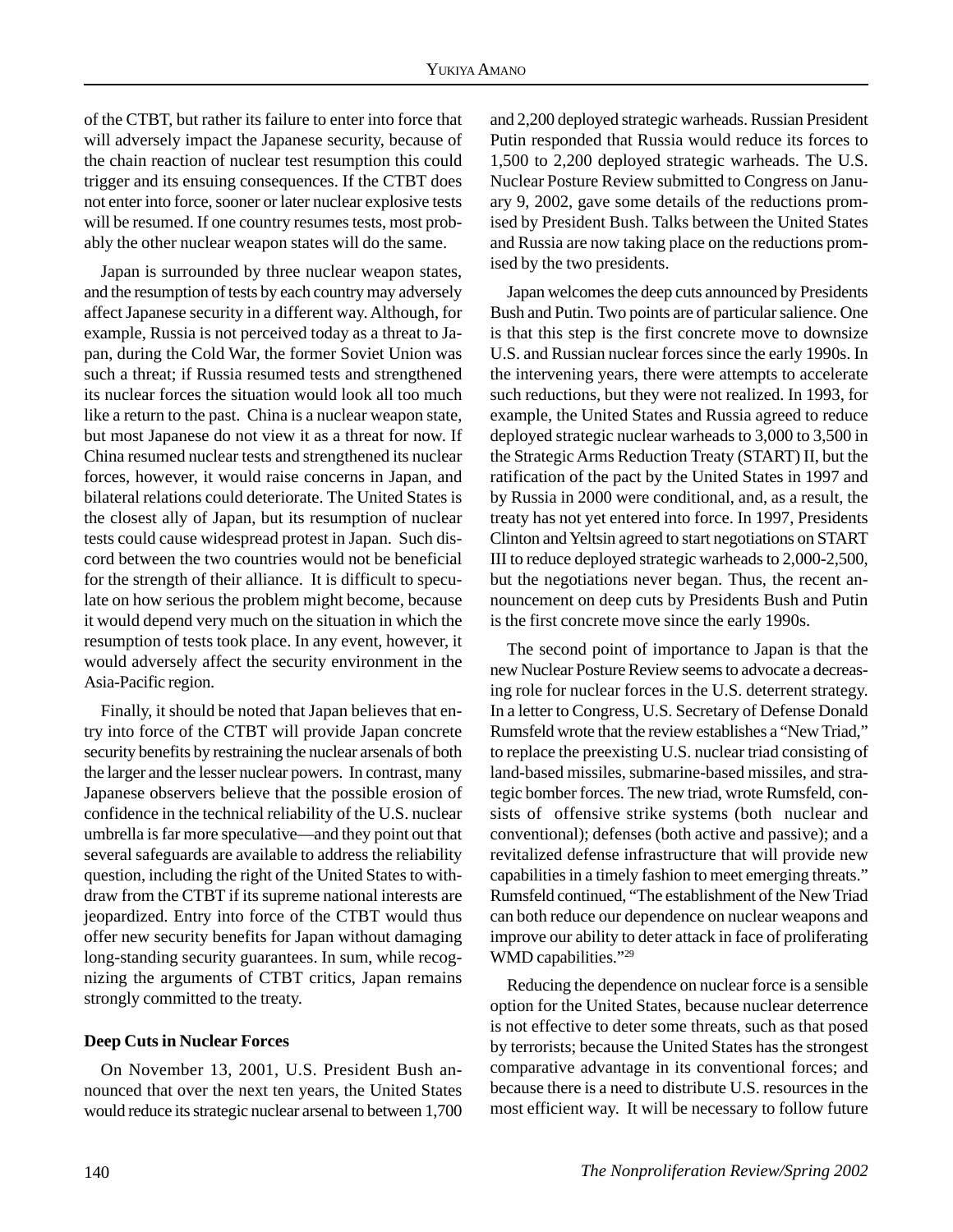developments carefully, but the reduction in dependence on nuclear weapons meets the commitment made in the final document adopted by the 2000 NPT Review Conference<sup>30</sup> and Japanese disarmament policy objectives.

Although it is possible to identify shortcomings in the planned deep cuts announced by the United States, they represent realistic progress for the coming ten years. Some have criticized the deep cuts announced by President Bush, and the January 2002 Nuclear Posture Review, stressing the following points.31

• The downloaded U.S. warheads removed from operational deployment will be preserved for what the U.S. Department of Defense calls the "responsive force." Some warheads removed from strategic delivery vehicles will be dismantled, but the others will be maintained in the stockpile. These warheads in "the hedge," whose exact numbers will not be disclosed, can be uploaded onto the delivery vehicles in a short period of time. This approach undercuts the principles of "transparency and irreversibility" in nuclear arms reductions. • The deep cuts do not address the issue of non-strategic nuclear weapons. Thousands of non-strategic weapons are held in the U.S. and Russian arsenals and none are subject to bilateral monitoring or controls under existing treaties or agreements. These systems pose a serious danger of theft or diversion by terrorists or other countries.

• Despite the dramatic rhetoric, the triad of land-based, sea-based, and aircraft-based strategic delivery systems from the Cold War period is to be retained, as is the doctrine for nuclear use. The U.S. nuclear triad will not differ significantly from the force structure established under the Clinton administration. President Bush has repeatedly said the United States and Russia are no longer enemies, but the U.S. nuclear arms are still balanced against those of Russia.

• Reducing to 1,700-2,200 deployed strategic warheads is equivalent to the reduction to 2,000-2,500 considered by the Clinton administration, because the Bush administration has changed certain counting rules. Previous administrations counted all strategic warheads that were deployed as forces in the active inventory, even if the systems on which they were deployed were in the process of refurbishment, but the Bush administration counts only "operationally deployed warheads," excluding systems undergoing major overhaul. For these reasons, reduction to 1,700-2,200 is not a deeper cut than the one agreed in 1997 as the goal of START III.

• The reductions could be deeper in size and faster in pace.

There is considerable merit to these arguments, particularly those concerning "the hedge" and non-strategic nuclear weapons. It would be far better if warheads now intended to be preserved for the responsive force were dismantled and the fissile materials removed from them burned as nuclear power plant fuel or otherwise made unusable for military purposes. Without such measures, these warheads might be uploaded in a short period of time or used to make new bombs, creating the risk of a destabilizing arms race in a time of crisis. In the past, the United States destroyed a large number of its own decomissioned warheads, and helped Russia to do the same. If the United States discontinues the destruction of warheads removed from service, Russia will lose the incentive to destroy its own. Such a decision would increase the Russian stockpile, for which enhanced security measures are known to be needed and, in turn, increase the risk of theft or diversion by terrorists or other countries. Moreover, if the warheads in "the hedge," both in the United States and Russia, were uploaded again, the trend of reduction in nuclear weapons would be reversed. It should be recalled that the 2000 NPT Review Conference agreed that "the principle of irreversibility to apply to nuclear disarmament, and to nuclear and other related arms control and reduction measures."32

Concerning non-strategic nuclear weapons, which are not addressed in the planning for deep cuts, the United States is estimated to possess over 1,600 tactical nuclear weapons, while Russia is estimated to possess some 4,000 to 5,000 of these weapons, although estimates are uncertain and conflicting. As these weapons are more susceptible to theft and unauthorized or accidental use than deployed strategic systems, this issue needs to be addressed in the future.<sup>33</sup>

That said, it must be recognized that what may be desirable is not always achievable in a limited amount of time. All things considered, it is understandable that the Bush administration has taken a cautious approach to reducing the U.S. strategic nuclear force to 1,700-2,200 deployed warheads by 2012. This is not "too little, too slow," because it will take time to implement disarmament, the more so if warheads are to be destroyed and fissile material made unusable for weapons, as argued above. It should be recalled that the deployed strategic nuclear arsenals of the United States and Russia have been decreasing in size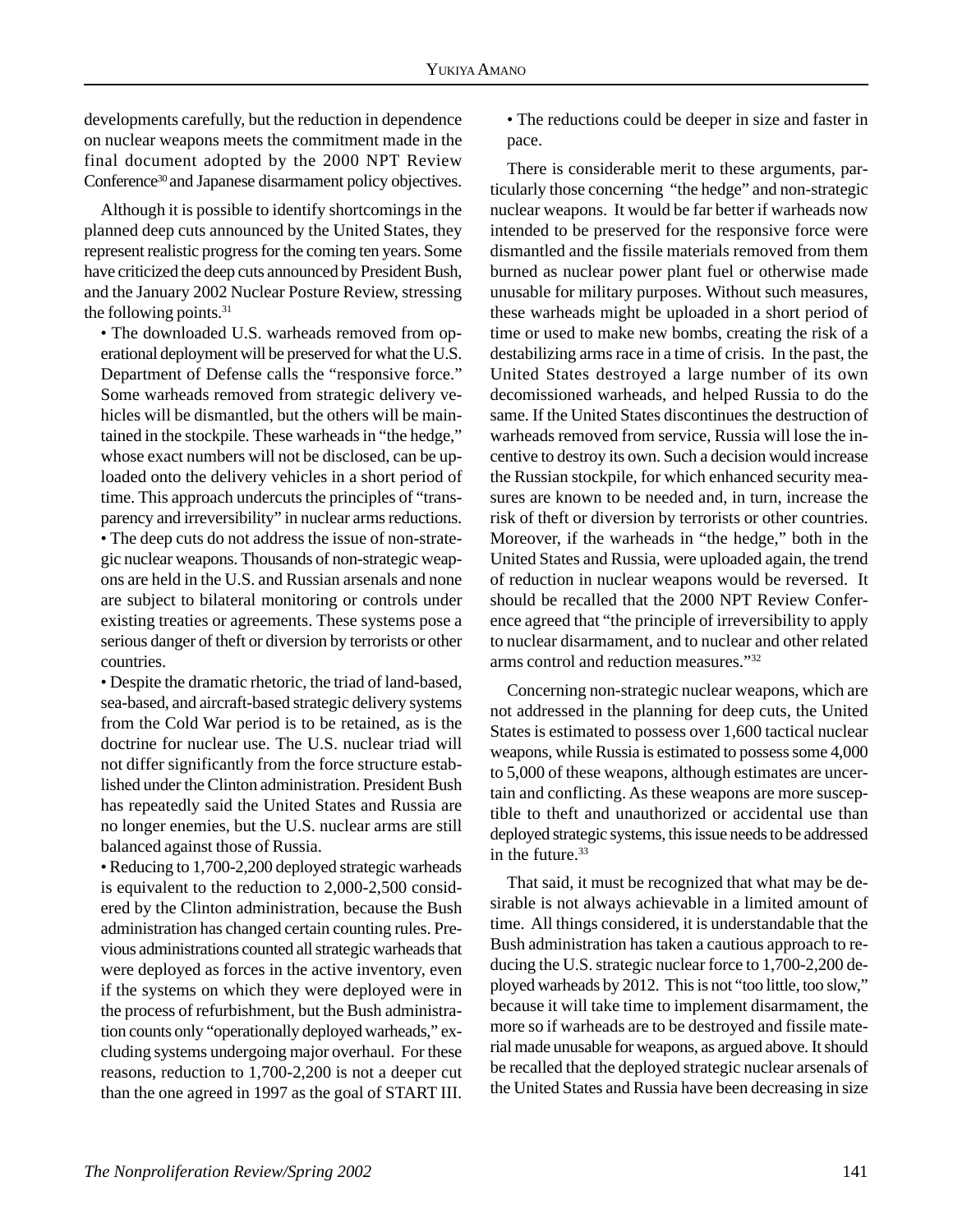respectively, from their peak in the late 1980s to around 10,000 warheads for each in the early 1990s, and to the current level of 6,000 each. From an historical and realistic point of view, around 2,000 deployed strategic warheads in 2012 would not be too bad.

U.S.-Russian deep cuts should serve as an example for other nuclear weapon states to reduce their nuclear forces. The U.S., Russia, France, and the United Kingdom have been reducing their nuclear forces since the end of the 1980s. But China is believed to be modernizing its nuclear force, and India and Pakistan, which conducted nuclear weapon tests in 1998, might increase theirs depending on the regional situation. As explained earlier, two measures should be taken to slow the nuclear arms race and decrease dependence on nuclear forces: curbing qualitative improvement of nuclear weapons and increases in their quantity. The CTBT is a measure to prevent qualitative improvement. To limit the quantity of nuclear weapons, several options are possible, including legally binding agreements, political arrangements, and unilateral measures. Probably it is best not to be too ambitious at the beginning of such an effort, but to start with a modest step. Such an approach would be for the United States and Russia to urge all other nuclear weapon states that have not yet done so to downsize their nuclear arsenals. Now that these two countries have decided to reduce their nuclear forces by two-thirds, they should have the moral high ground to influence other nuclear weapon states.

#### *Japanese Position on the Elimination of Nuclear Weapons*

Japan recognizes the role of nuclear weapons in the current world, and is under the nuclear umbrella of the United States, but it urges all nuclear weapon states to reduce their nuclear forces, with the objective of the total elimination of nuclear weapons.Japan has been pursuing the goal of creating a safe world without nuclear weapons, based on its historical experience of nuclear tragedy. In particular, Japan has been pursuing this objective by proposing a practical and realistic approach to nuclear disarmament.

Nevertheless, nuclear deterrence still continues to play an important role in maintaining security in the contemporary world. Japan is located in a region where tension is high, and it would be highly imprudent for Japan to depend solely on the good will of other countries to ensure its security. Moreover, leaving Japan without credible means of defense would create a power vacuum that could cause further instability in Asia-Pacific region. That is the reason why Japan places itself under the nuclear umbrella of the United States.

In this regard, some may argue that the Japanese policy of calling on the nuclear-weapon states to reduce their arsenals on the one hand and being under the U.S. nuclear umbrella on the other is a contradiction. In the Japanese view, however, these approaches to national security are not in contradiction, just as Japan does not see its support for the CTBT and simultaneous reliance on U.S. nuclear security guarantees to be a contradiction.

First of all, one should recognize that the reduction in nuclear weapons itself does not necessarily undermine deterrence and security. There are historical examples showing that a properly designed and well-implemented reductions in nuclear forces do not undermine security but, rather, enhances it. A leading example is the 1987 INF Treaty, which eliminated an entire category of nuclear weapons and contributed to enhanced security in Europe. The United States and Russia (and, previously, the Soviet Union) have been reducing their nuclear forces since the end of the 1980s, but their security and that of the world has not been compromised by this reduction. It goes without saying that a hasty and/or poorly planned reduction that does not pay appropriate attention to the security needs of the parties involved may undermine their security. It is easy to imagine such a case, but it is hard to find one, historically, because countries actively protect their interests in negotiations on such important matters. The point is that the reduction in nuclear weapons is not a problem in itself; how to do it is the problem. Being well aware of the potential negative implications of reductions, Japan has never made an unrealistic proposal, but always fostered a practical and realistic approach that does not jeopardize security for itself or others.

Proposals such as "the elimination of nuclear weapons with a time bound framework" or a "nuclear abolition treaty" may undermine security, because one cannot foresee the security environment in which abolition will take place. For this reason, Japan does not support these ideas, even though it shares the objective of the elimination of the nuclear weapons.

The Japanese proposal is different from these. It sets the elimination of nuclear weapon as a goal, but recommends concrete and practical steps leading to that goal. In its latest UN General Assembly resolution entitled, "A Path to the Total Elimination of Nuclear Weapons," submitted in 2001, Japan proposed 24 concrete steps towards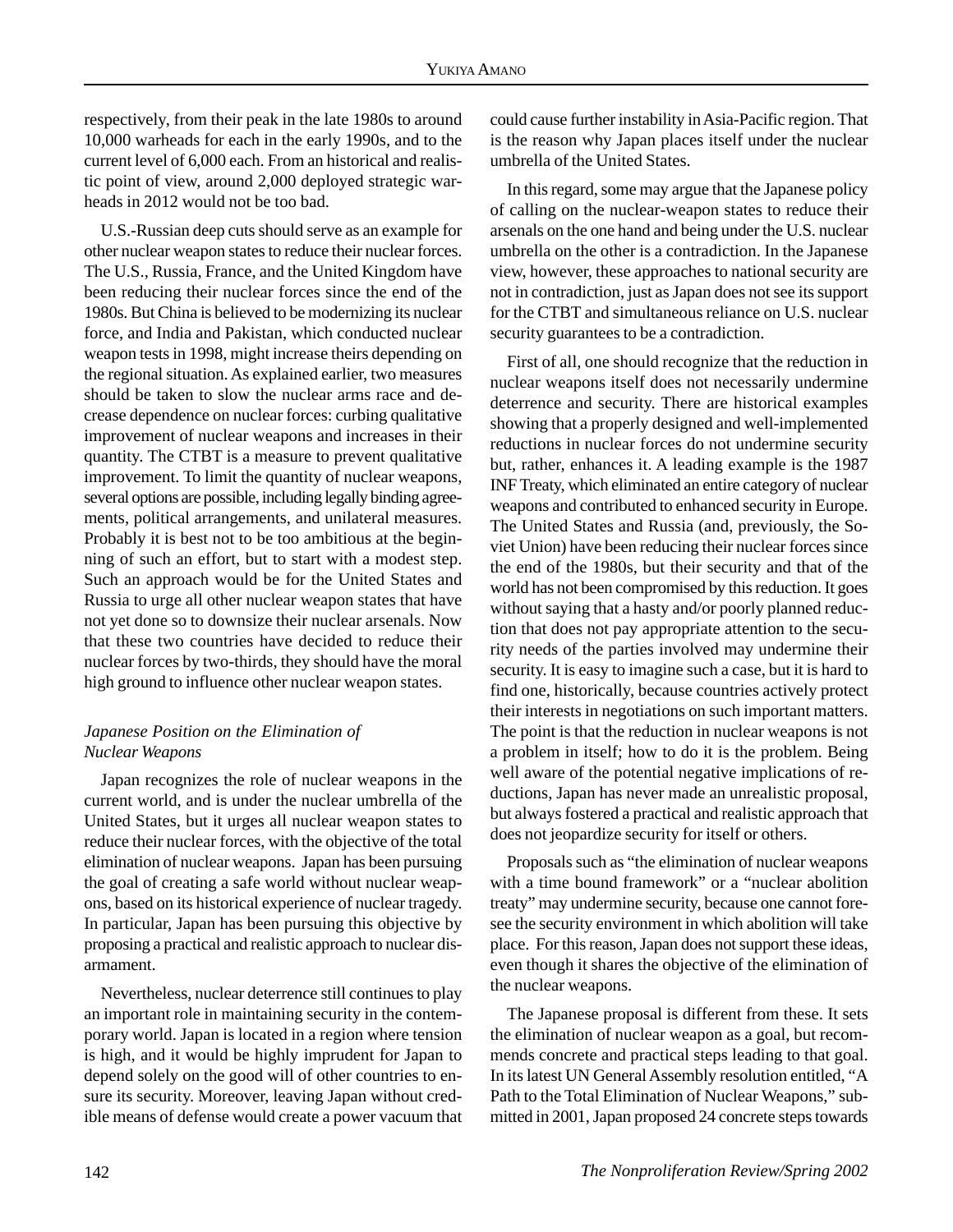this objective. They include the early ratification of the CTBT, the commencement of Fissile Material Cut-Off Treaty negotiations, deeper reductions in nuclear weapons by all nuclear weapon states, strengthened efforts to prevent and curb the proliferation of weapons of mass destruction, safe custody and physical protection against the theft of sensitive materials, and promotion of the ratification by NPT non-nuclear weapon states of the Additional Protocol to their IAEA safeguards agreements. In the Japanese view, all of all these steps are concrete measures that work towards the goal of the total elimination of nuclear weapons. Unfortunately, as noted earlier, the United States voted against this resolution because it was opposed to the language on the CTBT, but the United States does not oppose to the Japanese approach to the elimination of the nuclear weapons itself. Notably, the United States voted in favor of a Japanese-sponsored resolution in 2000 that had a similar content to that of 2001.

Quite often, opponents to the elimination of nuclear weapons argue that it is not feasible in the foreseeable future to create a safe world without nuclear weapons. But this stance is contradictory to the observation that the future is so uncertain. Moreover, one should not confuse the attainability of a goal with the desirability of setting a goal. It is definitely possible to make concrete steps toward that goal even now. The reduction in nuclear forces just announced by the United States and Russia, or promoting the additional protocols to IAEA safeguards agrrments are some practical steps leading to that goal.

#### **Ballistic Missile Defense**

Ballistic Missile Defense (BMD) can mean two things in the Japanese context: one is BMD that the United States is pursuing; the other is BMD that Japan may or may not introduce in Japan. Japan and the United States are closely consulting each other in this area. 34

#### *U.S. BMD*

The official Japanese position on U.S. BMD can be summarized in three sentences. Japan shares the recognition with the United States that the proliferation of ballistic missiles is causing a serious threat to U.S. security. It expresses understanding that the United States is considering a missile defense program. It also hopes that the issue will be dealt with in a manner conducive to the improvement of international security environment, including in the areas of arms control and disarmament.

First, Japan shares the sense of threat with the United States, because Japanese security is affected by ballistic missiles. According to *2001 Defense of Japan,* published by the Japanese Defense Agency, North Korea has long been suspected of developing nuclear weapons. The issue of suspected North Korean development of nuclear weapons affects not just the security of Japan; in terms of the nonproliferation of weapons of mass destruction, it is a crucial matter for the entire international community.

It is believed that North Korea has been producing and deploying Scud-B missiles and their variant Scud-C missiles, and exporting these ballistic missiles to countries in the Middle East and elsewhere since the mid-1980s. North Korea is thought to have embarked on the development of long-range ballistic missiles, starting with Nodong and others, by the 1990s. In 1993, it carried out a missile test over the Sea of Japan, and that missile is likely to have been a Nodong. The Nodong is thought to have a range of about 1,300 km and is able to reach almost all of Japan. North Korea is also believed to have been working on the development of a longer-range missile, the Taepo Dong-1, and to be in the process of developing the Taepo Dong-2. Taken together with its suspected nuclear weapons program, ballistic missile development and deployment by North Korea constitutes a destabilizing factor not only for the Asia-Pacific region, but also for the entire international community, prompting strong concerns.<sup>35</sup>

Second, Japan views the ABM Treaty as essentially a matter between the United States and Russia, while fully recognizing that it has implications for the security of the international community. Based on this thinking, Japan abstained on the UN resolution on the ABM Treaty sponsored by Russia in 2000 and 2001. It hoped that the United States and Russia would intensify their talks on this issue, which they actually did, to find a mutually satisfactory solution. It turned out that the United States announced its withdrawal from the treaty on December 13, 2001. Thanks to the intensified talks, the negative impact seems to have been held to a minimum.

Third, BMD can affect disarmament both positively and negatively. Theoretically, it has a potential for diminishing the role of offense by increasing that of defense, and Japan hopes that it would function in this way. On the other hand, BMD may disturb the disarmament process. Russia and China may strengthen their nuclear arsenals as a response to the U.S. decision to withdraw from the ABM Treaty and its future deployments of BMD. But, insofar as the United States can demonstrate that BMD is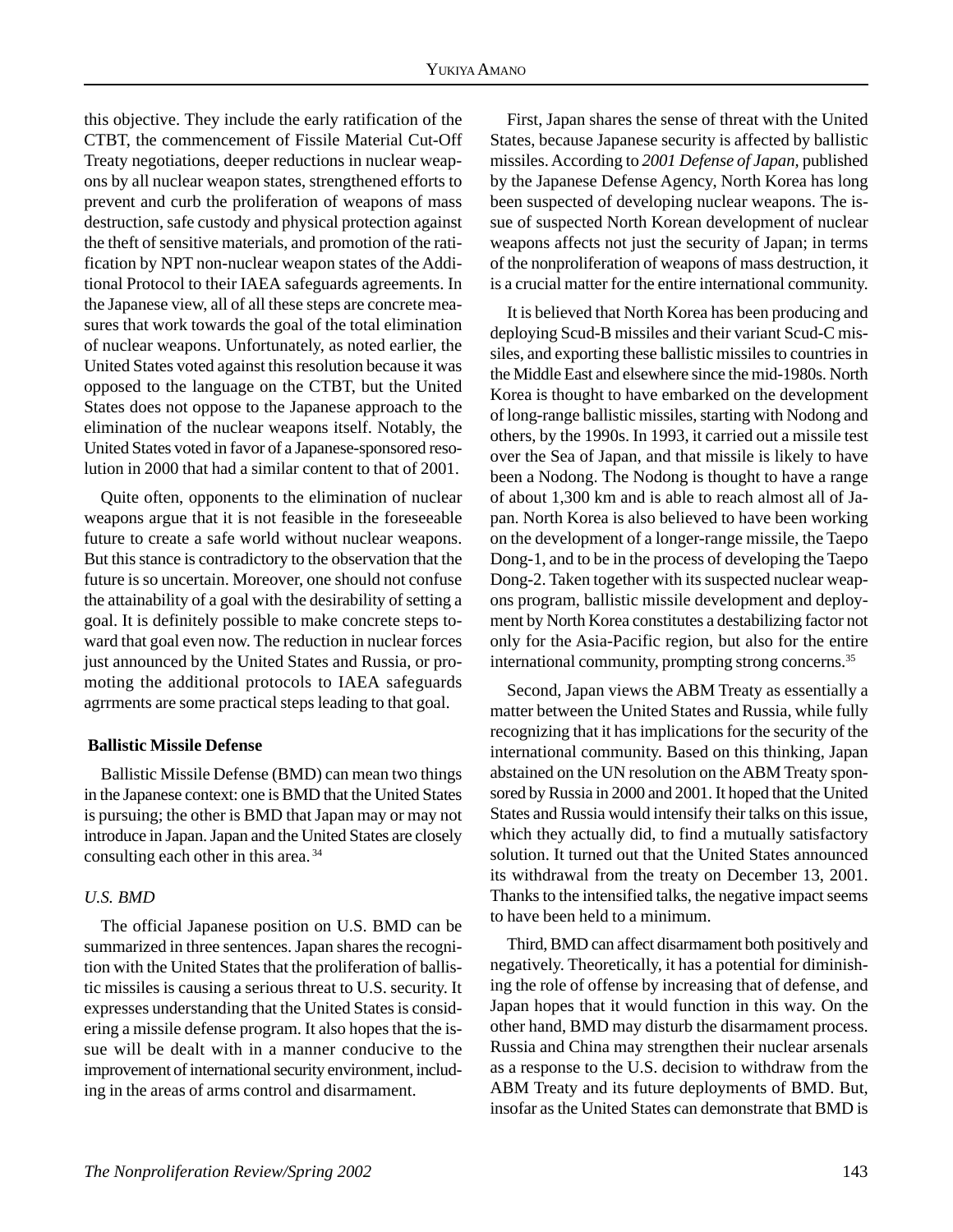clearly targeted only against the threat from countries of concern, Russia and China do not have a strong case for strengthening their nuclear forces. Seeing developments after the U.S. decision to withdraw from ABM Treaty, the reaction from these countries has been relatively restrained. But it is premature to judge the future course of events. It is a welcoming sign that the United States is conducting a strategic dialogue with China. But Japan hopes that this dialogue will not end with the recognition by the United States that China should consider itself free to strengthen its nuclear forces to compensate for BMD.

Finally the United States does not seem to be moving toward an open-ended deployment of BMD, but rather trying to deal with the strategic threat it faces, by the reduction of nculear weapons and by the maintenance of an appropriate deterrent. Japan welcomes this course of action and hopes that the reductions will further improve relations between the United States, Russia, and China.

#### *Japanese BMD*

The Japanese government decided in 1999 to conduct cooperative research with the United States on the Navy Theater-Wide Defense system. However, the government of Japan has not yet reached the point of deciding whether or not to introduce BMD. This decision is an extremely important one for Japan, and it will be taken at the highest political level at an appropriate time, after considering technical, financial, security, diplomatic, and other factors.

From the defense point of view, Japan is concerned about the threat posed by the ballistic missiles, as explained earlier. The Japan Defense Agency makes interesting points on this issue. Its report, *2001 Defense of Japan* states, "BMD is an important issue for Japan's defense policy, which is exclusively defense oriented" and "Japan has continued its BMD study to date, with the understanding that it is necessary to make efforts to tackle the issue independently, since BMD is purely a defensive measure and thus well suited for its defense policy."36 From the diplomatic point of view, it is important to take up this issue in the talks between Japan and China that are currently taking place, because China has concerns about the eventual introduction of BMD in Japan. Through the talks thus far, China seems to have understood that the eventual introduction of BMD by Japan will not affect China's strategic nuclear force. Yet China continues to have concerns that a future Japanese BMD might adversely impact Chinese missile capability in the context of its relations with Taiwan. Further talks are needed to eliminate this concern, but whatever decision Japan may take, Japanese BMD will have the sole objective of defending Japan.

#### **CONCLUSIONS**

This paper has sought to explain the Japanese position on a number of key nonproliferation and disarmament issues, based on the author's familiarity with official thinking on these matters. Stated simply, the main objectives of Japanese disarmament policy are to promote the cause of disarmament, as much as possible, while carefully paying attention not to unravel security and stability in the Asia-Pacific region and the world.

In the field of nuclear disarmament, Japan urges nuclear weapon states to take concrete steps to come closer to a world without nuclear weapons, but Japan does not advocate measures that may undermine its security or international security more broadly. Some criticize the Japanese position as too conciliatory toward the nuclear weapon states, but this argument misses the mark. For several decades, Japan has been urging the nuclear weapon states to agree to the CTBT, even when they have been reluctant to do so. In recent years, Japan has firmly protested against nuclear tests by France, China, India, and Pakistan, even though all of them are very important countries for Japan. Others criticize the Japanese position as too idealistic. In fact, Japan is very realistic. Japan recognizes the role of nuclear weapons in the current world. It has expressed its understanding of the American missile defense program at a time when almost all other countries criticized it. Japan, moreover, has never supported unrealistic approaches to the abolition of nuclear weapons, even though it shares this objective.

From the earlier discussion, it is clear that the main characteristics of the Japanese disarmament policy are balance between idealism and realism. As happens quite often in our daily lives, extreme views attract attention and get the spotlight. Yet, the role of sound middle-ground views should not be underestimated in dealing with sensitive issues such as nuclear disarmament. Japan can contribute, in cooperating with both nuclear weapon states and non-nuclear weapon states, to promote the cause of nuclear disarmament without undermining security relationships.